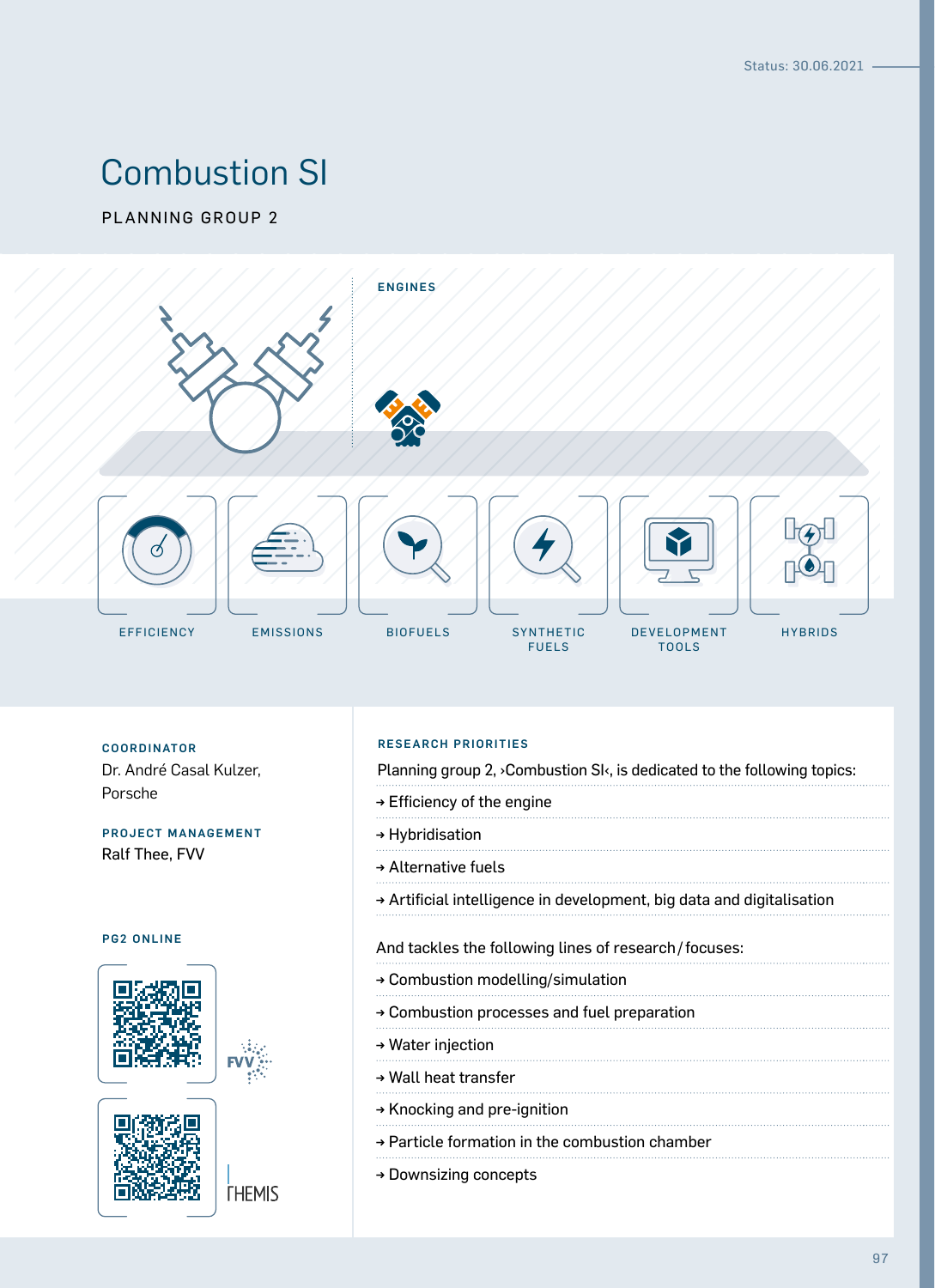#### PG 2 | RESEARCH PROJECTS



#### NO TITLE // FUNDING ORGANISATION // DURATION **PROJECT COORDINATOR**

## Planned projects

| M0120 Oil Input into Combustion II                                             | Dr. Eike Stitterich, Hengst                                            |
|--------------------------------------------------------------------------------|------------------------------------------------------------------------|
| M0220 DIH <sub>2</sub> jet (DI Hydrogen Combustion Process) // CORNET, FVV-EM  | Michael Günther, IAV                                                   |
| <b>M0221</b> Engine Knock Intensity Modelling for Future Fuels                 | Dr. André Casal Kulzer, Porsche                                        |
| <b>M0421</b> Cold Start Optimisation for M-100 Methanol Engine                 | Dr. Helmut Ruhland, Ford Werke                                         |
| M0720 Near-zero Emission Concept for H <sub>2</sub> DI Otto Engines // FVV-EM  | Dr. David Lejsek, Robert Bosch<br>Dr. Wolfgang Samenfink, Robert Bosch |
| M1221 Prediction of Inhomogeneous H <sub>2</sub> -SI Combustion                | Dr. Maximilian Brauer, IAV                                             |
| M1319 Oxyfuel Combustion Process for Stationary Gas Engines                    | Marc Sens, IAV                                                         |
| M1721 Initial Pre-ignition II                                                  | Albert Breuer, Ford-Werke                                              |
| M1821 Renewable EN 228 Gasoline                                                | Rupali Tripathi, Neste Oyj                                             |
| M2120 Preferential Evaporation of Alternative Fuel Mixtures // BMWi/AiF        | Jérôme Munier, Porsche                                                 |
| M2520 Test Bench Investigation Aged Gasoline Fuel                              | Dr. Bernd Becker, IAV                                                  |
| M2920 Innovative RDE Engine-out Emission Reduction                             | <b>Christine Burkhardt, EnginOS</b><br>Futoshi Yoshimura, Nissan Motor |
| M3720 Mixture Preparation / Homogenization with H <sub>2</sub> -DI // BMWi/AiF | Michael Rieß, IAV                                                      |
| M4220 Multicomponent Fuels / Wall Film Interaction // BMWi/AiF                 | Jérôme Munier, Porsche                                                 |
| M4320 Fuel Composition – RDE and Soot Formation // FVV-EM                      | Dr. Christian Töpel, Freyberger engineering<br>Dr. Lars Menger, BMW    |

### Ongoing projects

| Spray Modelling for DI Gasoline Engines // FVV-EM<br>// 01-01-2019 to 31-12-2021              | Dr. Christian Jörg, Hitachi Astemo Europe                                                                                             |
|-----------------------------------------------------------------------------------------------|---------------------------------------------------------------------------------------------------------------------------------------|
| Fuel Composition for CO <sub>2</sub> Reduction // FVV-EM<br>// 01-03-2019 to 28-02-2022       | Nozomi Yokoo, Toyota Motor Corporation<br>Dr. Yoshihiro Okada, Toyota Motor Corporation<br>Terutoshi Tomoda, Toyota Motor Corporation |
| Influencing Wall Heat Losses in SI Engines // BMWi/AiF, FVV-EM<br>// 01-01-2019 to 30-09-2021 | Dr. Thorsten Unger, Porsche                                                                                                           |
| Homogenisation Model SI Engines II // BMWi/AiF<br>// 01-07-2019 to 31-03-2022                 | <b>Marc Sens. IAV</b>                                                                                                                 |
| Water Injection in Spark-Ignition Engines II // FVV-EM<br>// 01-10-2019 to 31-03-2022         | Dr. André Casal Kulzer, Porsche                                                                                                       |
|                                                                                               |                                                                                                                                       |